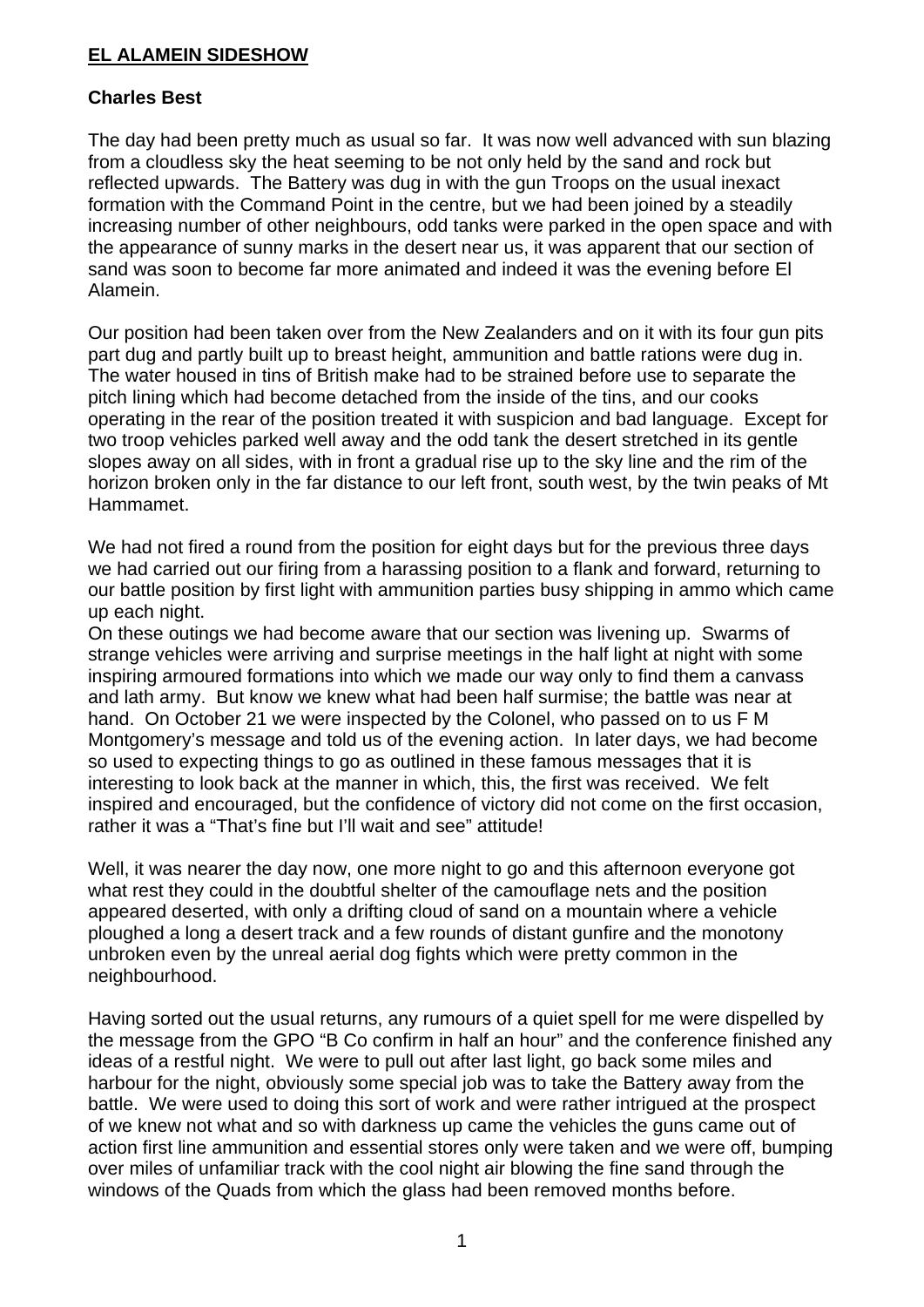At last the order to halt and leaguer and we settled down. Morning and the usual scanty breakfast (plus the reappearance of those never failing companions – the flies) brought us the sun.

We were to go down south out into the blue and support the Free French who were to stage an attack on our old friends the twin peaks on Mt Hammamet, our allies apparently either hadn't the necessary artillery or the smoke shell, for it was a smoke barrage they requested. We felt quite a propriety interest in the plan for Jerry had a particularly nasty 88 which came out from hiding at last light behind the Hammamet features and fired at us and the results of these H E shells with their high velocity was unpleasant and so we were all for having a go to eliminate him.

During the morning and early afternoon we lay with the vehicles widely dispersed after a mornings trip southwards and seemed to "fry" in the heat but with early evening we moved once more, out through the last wire, across the minefields, humping now over ground which became steadily worse going. Night had come and soon the moon shed its brilliant light, which on this night seemed more pronounced than ever. At a rendezvous we were joined by an armoured car escort from the Household Cavalry and were glad to see them as the situation was pretty fluid on the southern flank, for after the battle of Main El Halfe in September Rommel's forces had returned badly mauled but remained in possession of Hammamet which was used by them as an OP with an excellent range of vision and from the rear of which his light patrol forces sallied out at intervals on patrol and his artillery harassed us, so there was quite a possibility of a private brush with the enemy en route back to our position.

Movement by armoured formation in the desert always reminded me of the movement of a fleet at sea with the vehicles keeping their station in line ahead, with the armoured cars like a destroyer screen out on the flanks staff cars in front, a gentle cloud of drifting sand thrown up by the guns and quads with the heads and shoulders of the No 1s showing up through the canvass roofs, the whole moving across the deserted desert bathed in the brilliant moonlight.

Quite suddenly we came upon the Troop Ring parties and the familiar routine of dropping into action once more. Guns came in at "Action Rear" the vehicles left us for a wagon line in the open about 500 yards in rear and detachments busied themselves in carrying the special loads of smoke shells to their guns and were glad of the exercise for the night was cold, and all wore overcoats.

Once the initial occupation was over it was possible to look around us and very intriguing it was. The guns were in position right on the edge of the Quattara Depression, on the edge of the cliffs formed by the dropping away of the desert floor into a valley littered with rocks and soft sand stretching away into the distance on either side and on the far side of which, our target showed up sharply silhouetted by the moonlight against the night sky. The depression was a plain to be avoided at any time, with its heat by day, and at night looked somehow awesome and gave one the unreal impression of a film set.

Our preparations were complete and all eyes were turned to the North West while watches were consulted for the time which was 2140h and right on time the canyon was lit up by the dozens of gun flashes and pin points of light as the guns of the  $8<sup>th</sup>$  Army opened up on what has now become one of the actions of history and a serious impression it was to stand there as spectators in an event which we all agreed was to make such a change on our fortunes. The scene claimed our attention for some time for our show was not yet and we had time for a meal and a hot drink. The men huddled down in the lee of the guns until roused by the urgent shout of a sentry "Tank Alert". That roused everybody and running forward far out in the valley below we could see the vehicles of a large formation moving up parallel to our front. Fortunately it was the Free French whom we had come to support